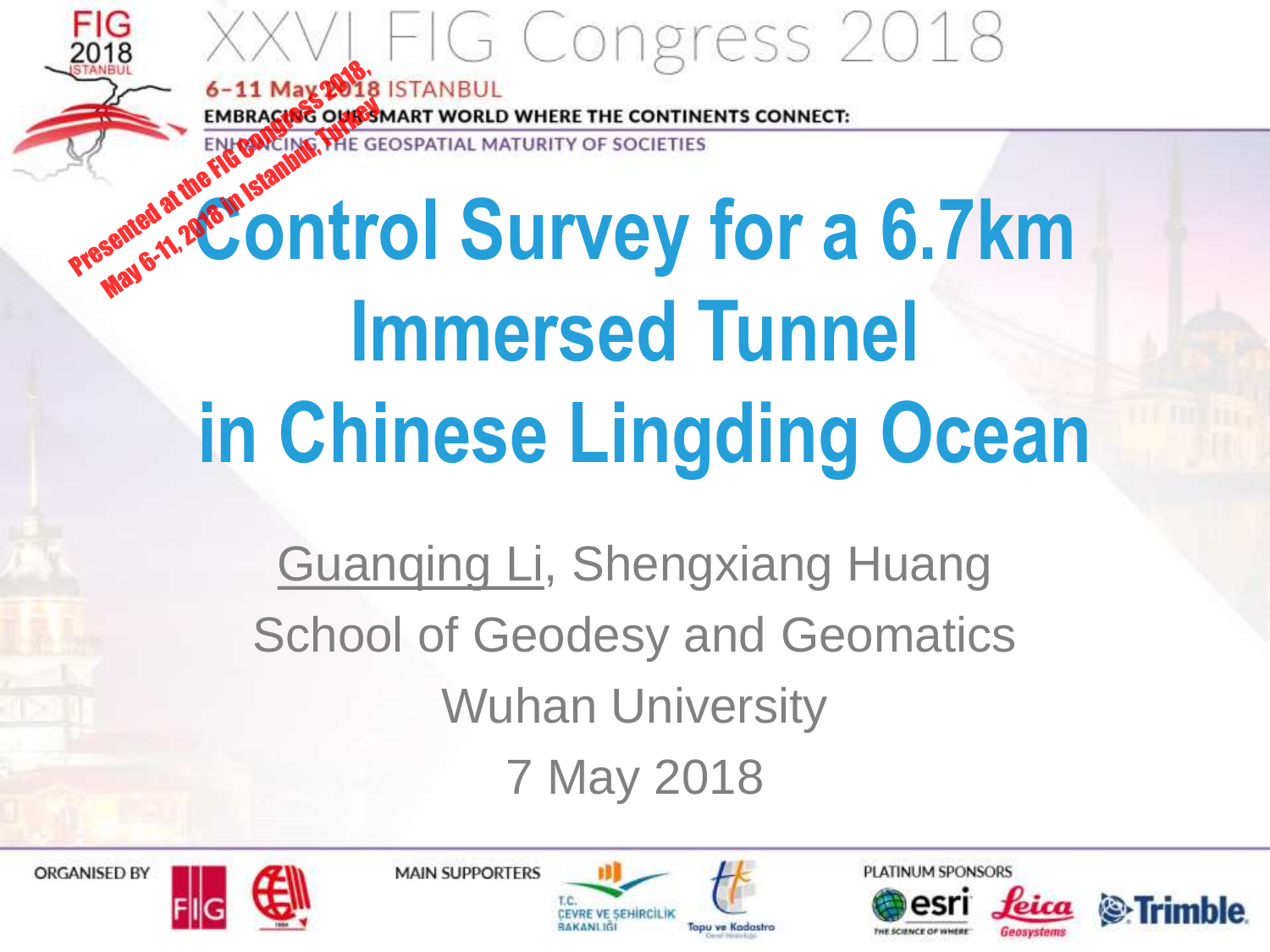

#### 6-11 May 2018 ISTANBUL

**EMBRACING OUR SMART WORLD WHERE THE CONTINENTS CONNECT:** 

ENHANCING THE GEOSPATIAL MATURITY OF SOCIETIES

### **Introduction**

#### **Hongkong-Zhuhai-Macau link**



Bridge and tunnel combination; 55 km; Located in south China;

The island and tunnel section; 7.4 km.

**S**: Trimble

**ORGANISED BY** 

**MAIN SUPPORTERS** 



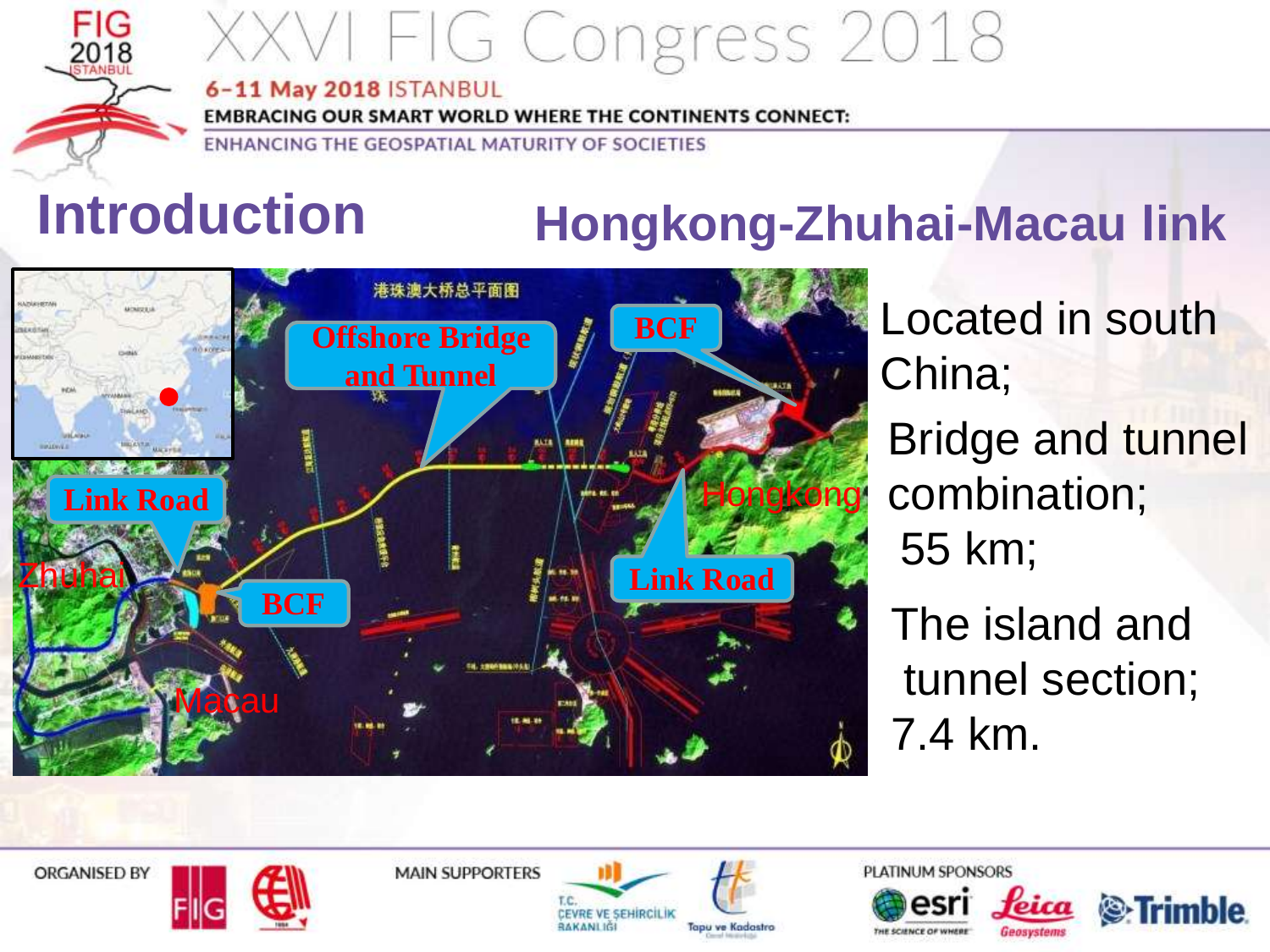#### 6-11 May 2018 ISTANBUL

**EMBRACING OUR SMART WORLD WHERE THE CONTINENTS CONNECT:** 

ENHANCING THE GEOSPATIAL MATURITY OF SOCIETIES

## **Introduction**

#### **The immersed tunnel**

- Being offshore
- Connecting to small islands



- Immersed from the opposite directions
- Owning narrow inner space

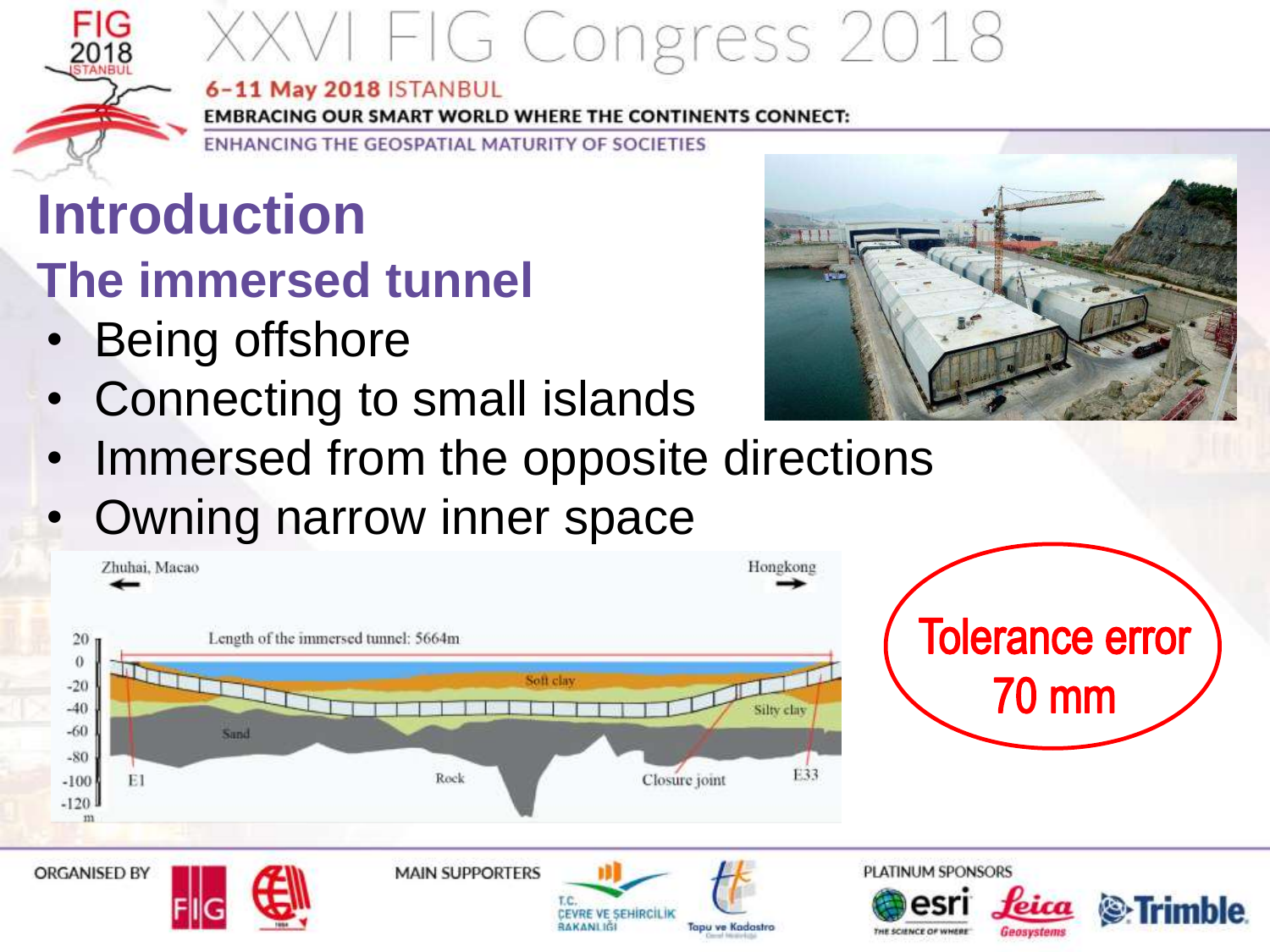

6-11 May 2018 ISTANBUL

**EMBRACING OUR SMART WORLD WHERE THE CONTINENTS CONNECT:** 

ENHANCING THE GEOSPATIAL MATURITY OF SOCIETIES

## **Methods**

The breakthrough error

- The sum of two separate influences: surface and underground network Surface network
- Primary and densified network

### Underground network

• Configuration and gyro check







**MAIN SUPPORTERS** 



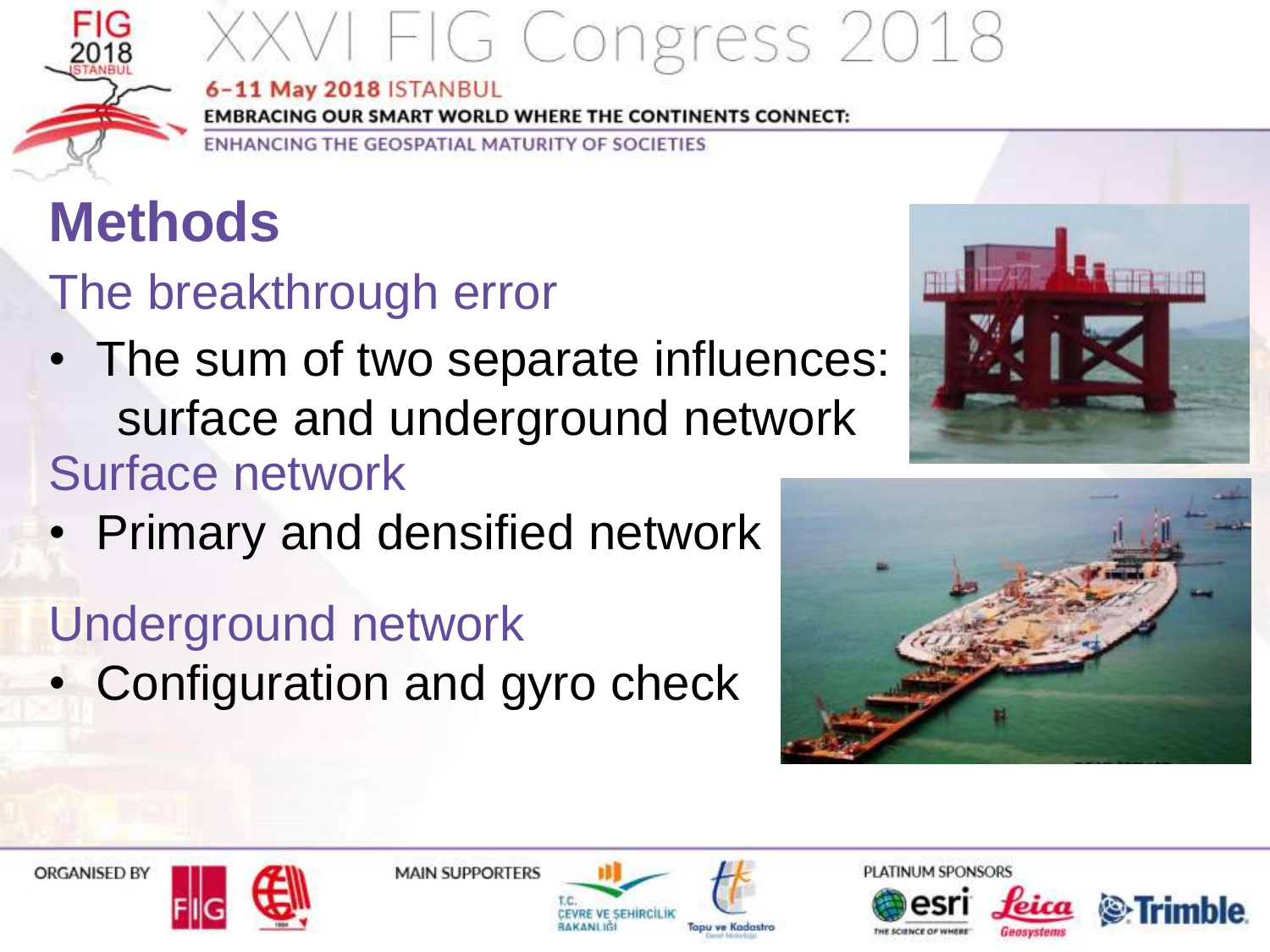

#### 6-11 May 2018 ISTANBUL

**EMBRACING OUR SMART WORLD WHERE THE CONTINENTS CONNECT:** 

ENHANCING THE GEOSPATIAL MATURITY OF SOCIETIES

### **Methods**

#### Densified network

• In artificial islands

#### Relative horizontal positional: less than ±2mm 99% level of confidence

- Significant settlement and displacement
- Point location changes

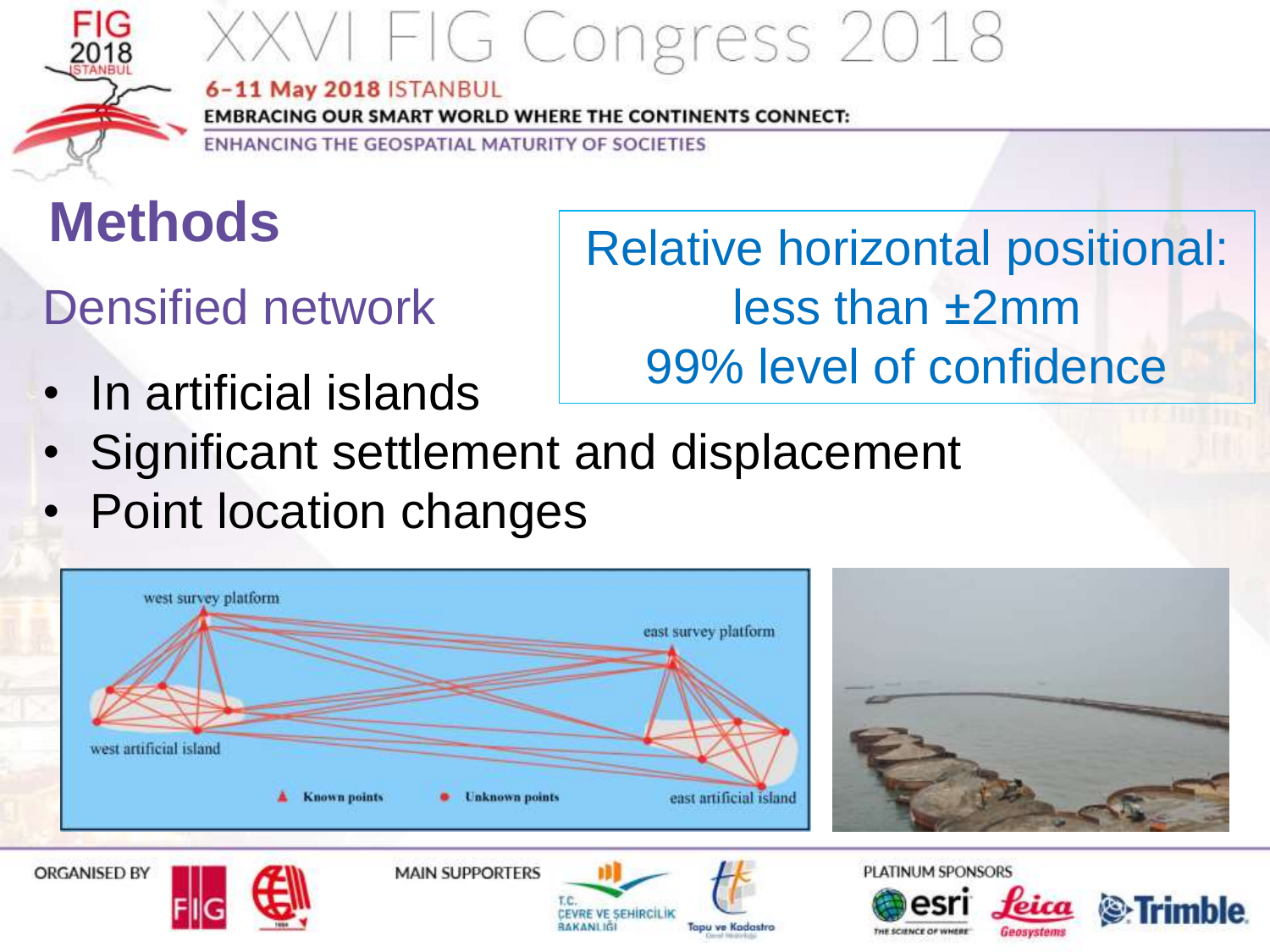

#### 6-11 May 2018 ISTANBUL

**EMBRACING OUR SMART WORLD WHERE THE CONTINENTS CONNECT:** 

ENHANCING THE GEOSPATIAL MATURITY OF SOCIETIES

### **Methods**

Underground network

- Simulations
- Duo-linear joint chain
- West leg length 720 m









**MAIN SUPPORTERS** 



PLATINUM SPONSORS

THE SCIENCE OF WHERE

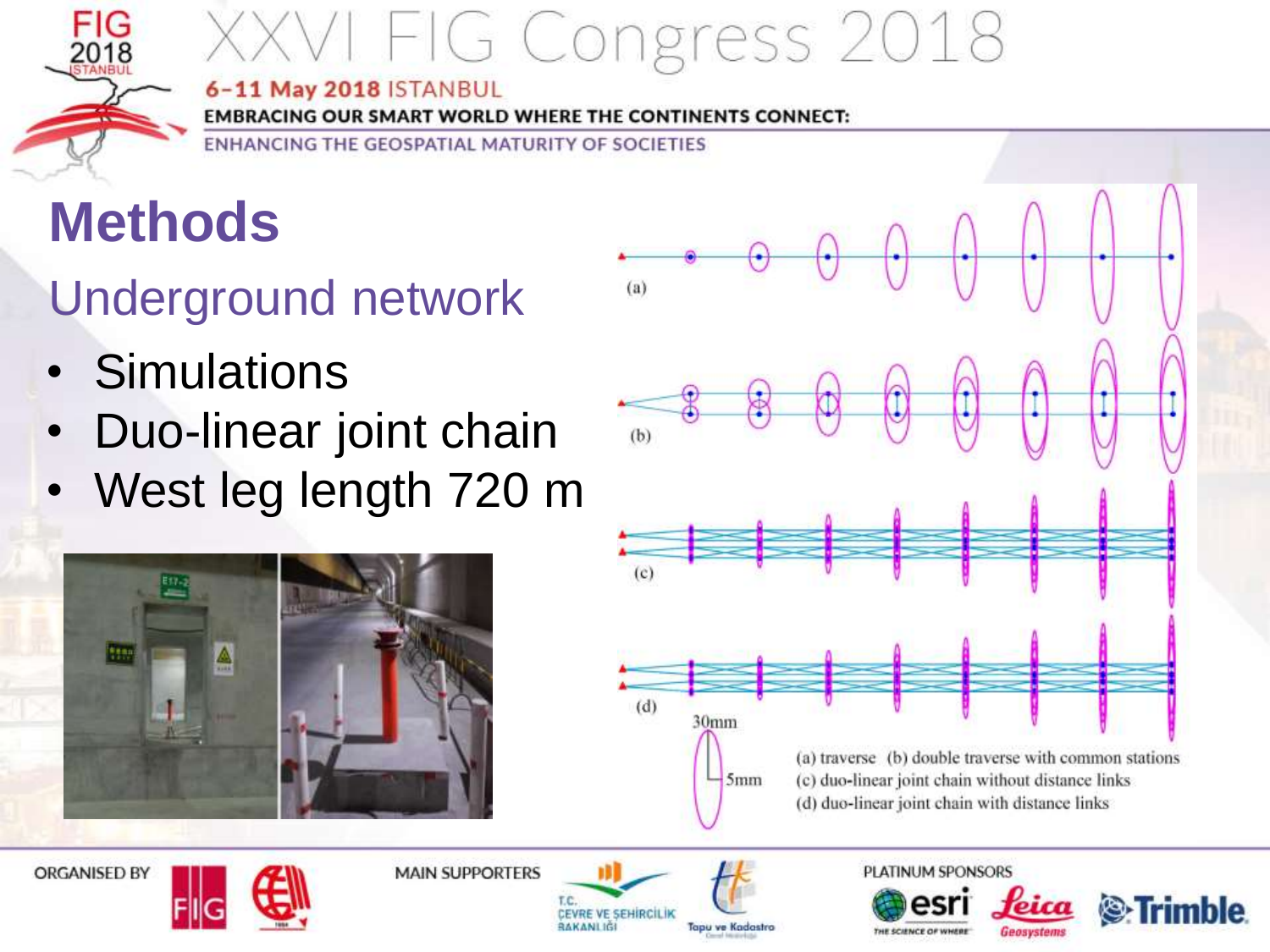

6-11 May 2018 ISTANBUL

**EMBRACING OUR SMART WORLD WHERE THE CONTINENTS CONNECT:** 

ENHANCING THE GEOSPATIAL MATURITY OF SOCIETIES

### **Methods**

Gyro check campaign

- Nominal accuracy ±3"
- Three azimuths in the two bores
- Reciprocal observations
- In December 2015



**HE SCIENCE OF WHERE** 

Geosystems

**S** Trimble

| From                | To    | Diff. of bearings<br>/11 \ | <b>Length of network</b><br>(Km)                                                    |
|---------------------|-------|----------------------------|-------------------------------------------------------------------------------------|
| E <sub>5</sub> LS   | E9LN  | 0.07                       | 2.16                                                                                |
| E <sub>17</sub> RS  | E20RN | 0.09                       | 4.14                                                                                |
| E <sub>17</sub> LS  | E20LS | 0.11                       | 4.14                                                                                |
| <b>ORGANISED BY</b> |       | <b>MAIN SUPPORTERS</b>     | PLATINUM SPONSORS<br>$\mathbf{a}$ $\mathbf{a}$<br>the company's company's company's |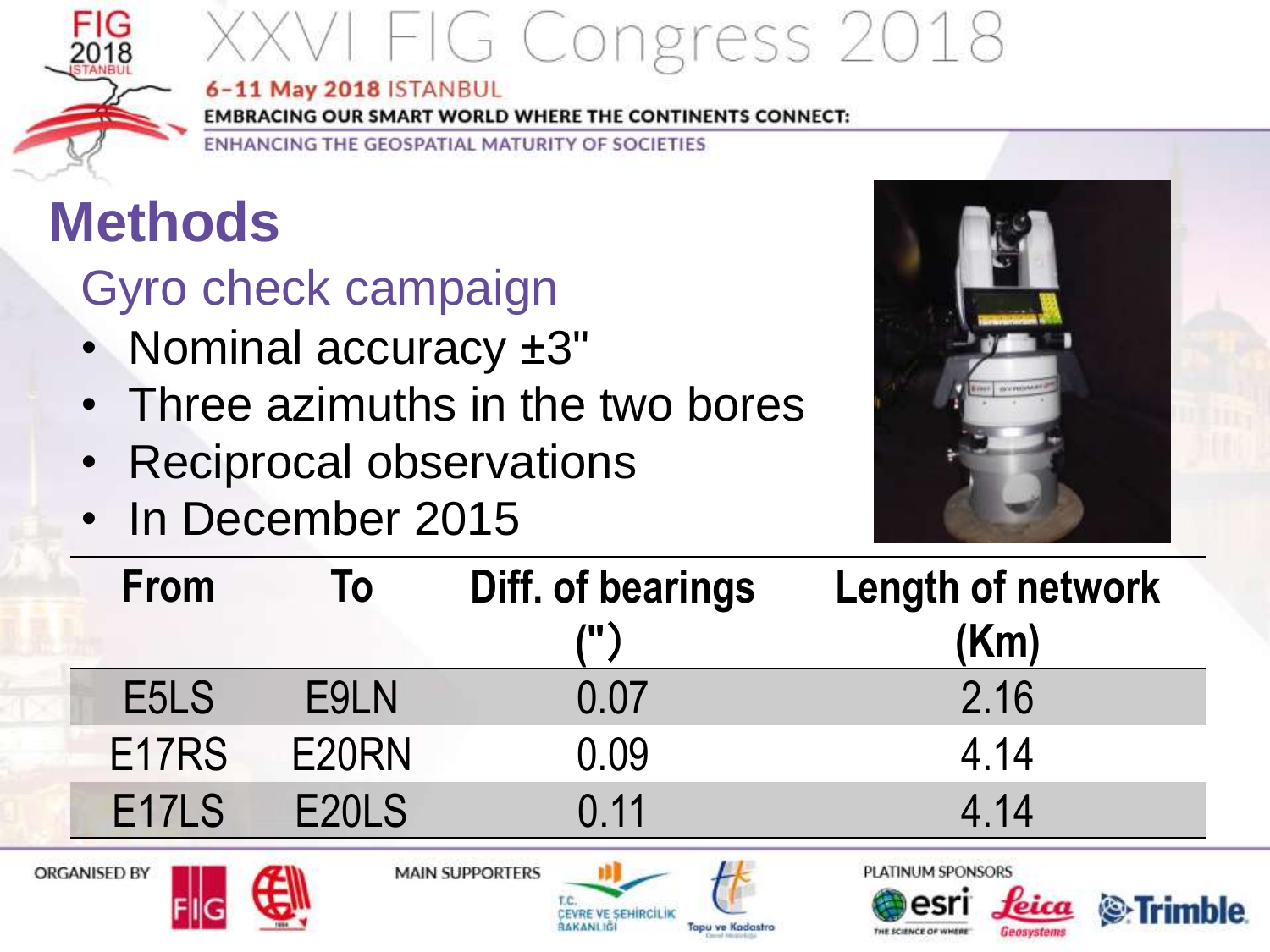

## G Congress 2

#### 6-11 May 2018 ISTANBUL

**EMBRACING OUR SMART WORLD WHERE** NTS CONNECT:

ENHANCING THE GEOSPATIAL MATURITY **OF SOCIETIES** 

### **Measured Data Analysis**



- $\checkmark$  The ratio is smaller than 85%;
- $\checkmark$  The ratio becomes smaller as the network length increases;
- $\checkmark$  The measured positional error of the last point is only 13 mm.











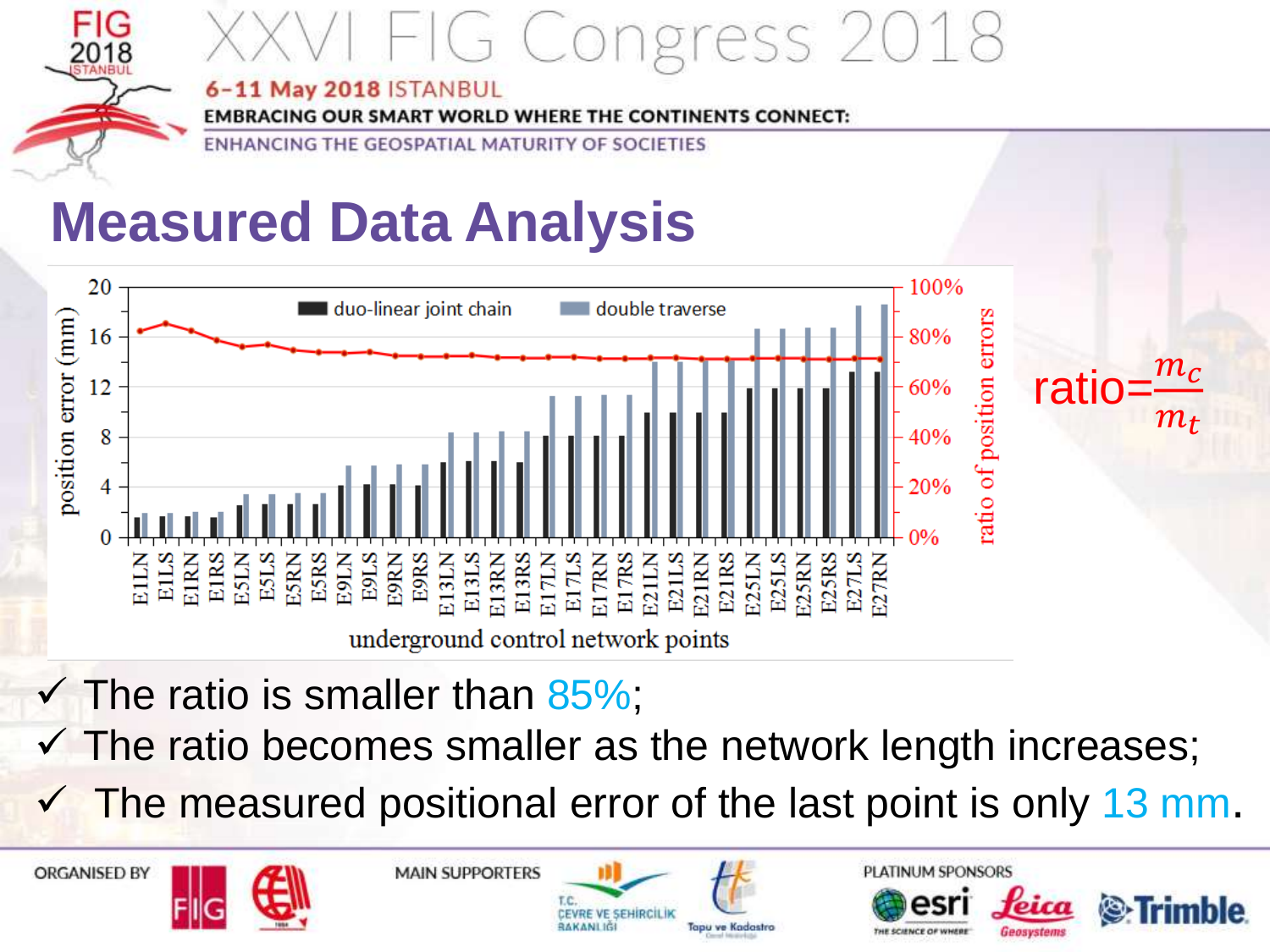

#### 6-11 May 2018 ISTANBUL

**EMBRACING OUR SMART WORLD WHERE THE CONTINENTS CONNECT:** 

ENHANCING THE GEOSPATIAL MATURITY OF SOCIETIES

### **Results and Conclusions**







**ORGANISED BY**